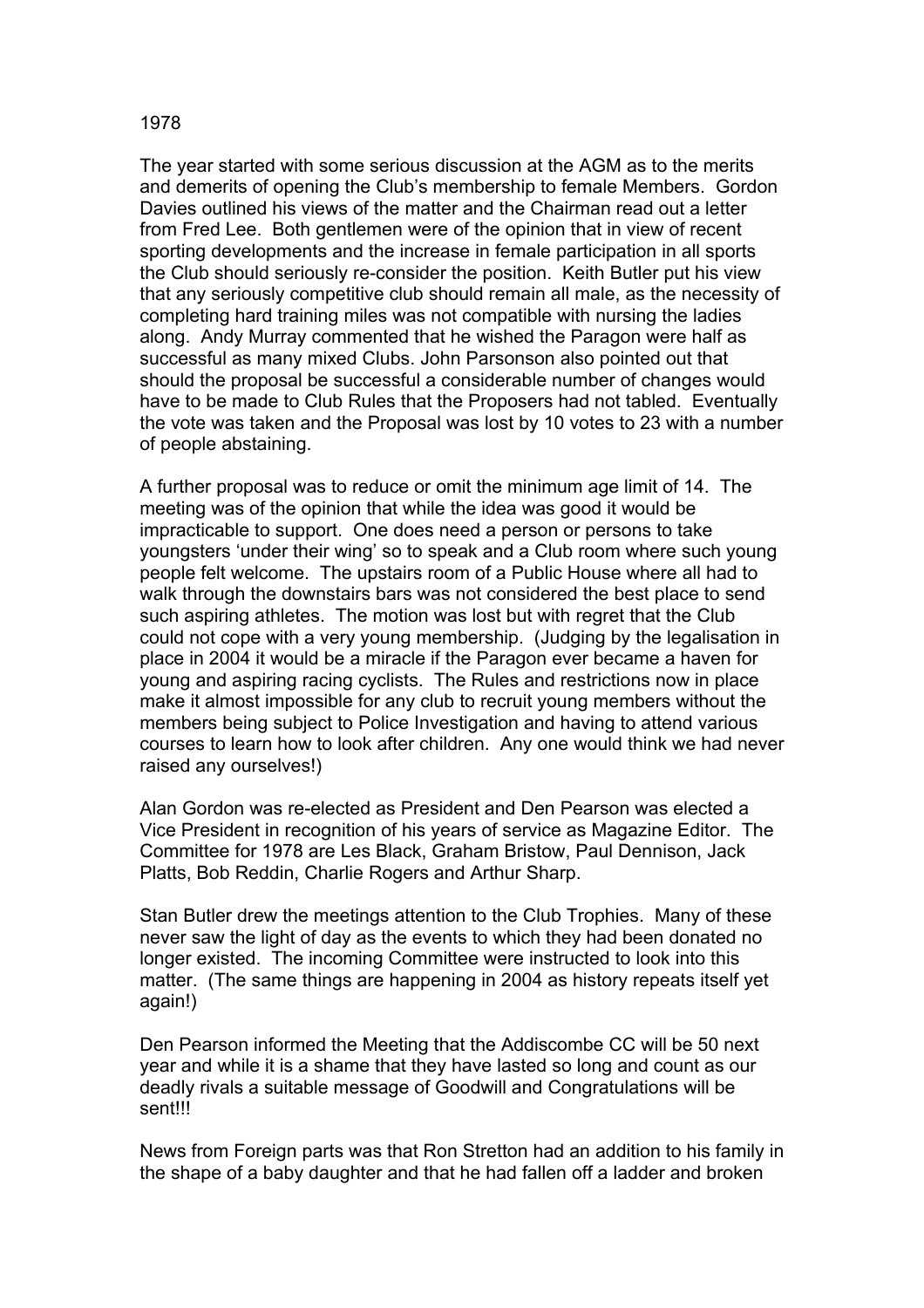four ribs. This is something he never managed to do on a bike! There is a moral there!

The New Year started with some bad news for us if not for the riders. George Clare and Steve Hackett both changed their status to Second Claim. George, in order to remain on the Scottish National Squad, has rejoined the Wallacehill CC. Steve is to be sponsored by his employers National Westminster Bank. Dave Worsfold decided to revert to the Redmon CC.

The racing season got under way with the East Surrey Hardriders '33' on the 5<sup>th</sup> March and we had teams in both the Senior and Junior events. In the Senior event Ian Murray started his season as our best rider with 1.25.44 but, regrettably, some way behind the winner's 1.16.15. John McNee finished in 1.35.50 and Charlie Rodgers 1.37.22. The Juniors were led in by Paul Dennison with a 37.43 not far behind the winner Tim Stevens. (Tim is still racing and winning in 2004!) Our other juniors were Martin Webber, 48.39, Ray Jarrett 49.11 and David Feneron 49.14.

The following week the CDCA held their Hardriders event. Andy Murray had not planned to race before Easter but a period of good weather and time for training showed him the error of his ways. He repaid his hard work with a 3<sup>rd</sup> place in 1.20.34. Les Black just beat Jack Platts with 1.26.19 and 1.26.24 respectively.

The first Club Event of the year was a 10 miles Scratch event on the 19<sup>th</sup> March. Steve Hackett won this race in convincing style in 25.17 but it was close for  $2^{nd}$  place. John McNee just got the decision with his 27.01. Graham Bristow had 27.05 and Gordon Button 27.06.

Easter came on the 24<sup>th</sup> March and the Crawley Whs held their 2-day, 3-stage Time Trial event. However as usual with early Easters the weather was not of type suitable for fast racing. Dave Clark, who had not raced since 1973 when he produced a 53-minute '25', was not impressed with his 1.5.30! He did have the satisfaction of beating Andy Murray, 1.5.54. Other rides were by Ian Murray, 1.7.01, Jack Platts, 1.9.08, Paul Dennison, 1.9.37, and John McNee 1.12.45. To put these rides into perspective the winner was Dave Stalker (Feltham) in 1.2.09. The Junior Section was won by Sean Yates later to win Stages and take the race leaders Yellow Jersey in the Tour de France. Hindsight is a wonderful science!

The Saturday races were the Crawley Shoreham and back (44 miles) in the morning and a 10 mile event in the afternoon. Andy Murray was our only taker for the 44 miles and he took 1.59.04 for the journey. He paid for this effort in the afternoon when he only managed a 26.21 and was beaten by brother Ian's 25.27. No mention has been recorded of Andy's placing in the overall classification.

On Sunday another team rode the Festival '25' and recorded the following times; - Dave Clark 1.4.10, Gareth Earwicker 1.6.10 and Les Black 1.8.18. Then to continue the tale of woe of a particularly hard Easter Graham Bristow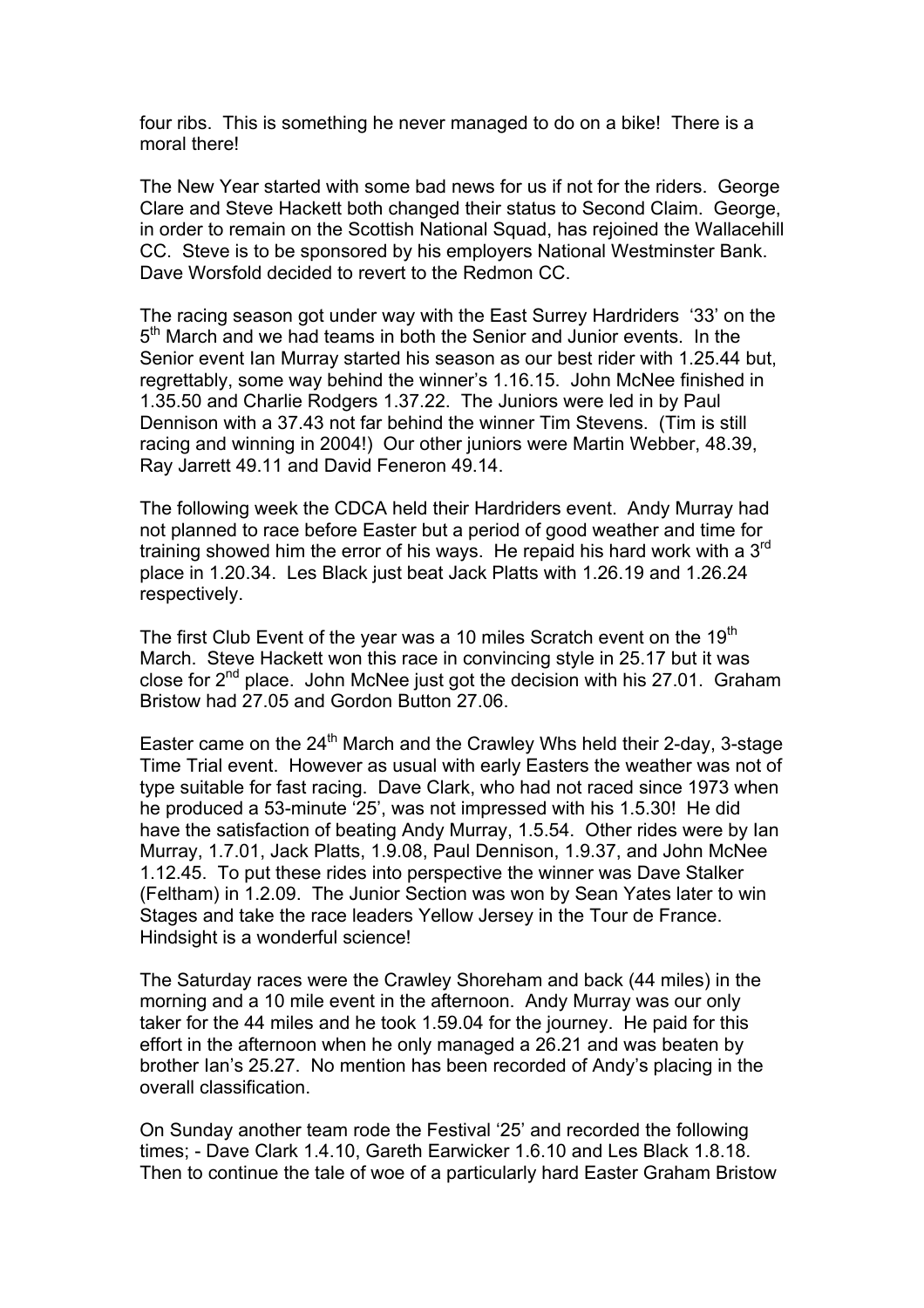and Les Black were our only finishers in the Bec '25' on the Monday with 1.10.48 and 1.11.35. Not exactly earth shattering performances but excellent for building up the moral fibre!

From the Blah we learn that the new member signed-on in April was one Graham Watson. Little did we know at the time that while Graham became a pretty competent time triallist and road man he was to become one of the top photographers in the Cycling World. His books of photographs of the Tour de France are on every discerning cyclist's bookshelf and he can be seen at every Cycling Classic event perched on the back of a motorcycle taking closeups of the action.

Another sign of how things have changed over the years. In the April Blah there is a note that Norwood Paragon Namestrips are available at £1 per pair for sewing onto racing shorts. Printing on cloth has come on a long way since then!

On the  $2^{nd}$  April the Kentish Whs held their '25' and after the gruelling events of Easter it was time those that performed then should show the benefit of those very hard racing miles. And so it came to pass! Ian Murray was our best man with a 1.0.10 followed by Graham Bristow 1.2.55, Jack Platts 1.4.25 and Les Black 1.4.50.

Thirteen men had entered the Jim Fox '25' and ten of them greeted the Timekeeper. Andy Murray was soon back with him again as he punctured a brand new tub shortly after his start and so took no further part in the proceedings. Conditions were a little harder than the previous week and it showed in the finishing times. Ian Murray was fastest in 1.2.50 comfortably in front of Graham Bristow, 1.4.11 and Les Black 1.5.53. Gordon Button took the Handicap with 1.0.03 by just 1" from Ricky Tyson, 1.0.04 with Bob Strevens back in  $3<sup>rd</sup>$  spot with 1.1.20. The event was a success for some lads as five starters put up personal best rides for 25 miles. They were Gordon Button 1.6.33, Rick Tyson 1.7.04, Bob Strevens 1.10.20, Charlie Rodgers 1.10.56, and David Feneron 1.25.31. Alan Colburn started his season with a 26.48 in the Hinkley '10'.

On the 13<sup>th</sup> April Stan Harrison died. Stan was one of the great Norwood Paragon Track Team that delighted the fans at Herne Hill both before and after the War. He had joined the Club after meeting Arthur Bristow at a grass track meeting in 1935 and although he rode the odd time trial his main interest was always the Track. During the War he had a reserved occupation but helped to keep the Club going as Track Secretary and racing whenever possible at Paddington. (Herne Hill being used as a Barrage Balloon Centre). After the War he regained his former eminence to become one of the country's leading sprinters. Paired with Jim Hampshire he won the National 1 mile Tandem Sprint in 1946 and the Centre 5 miles Championship. He would also turn out for the Pursuit Team when required. After a serious accident at work he retired from racing but represented the Club on many Committees. He was elected Vice-President in 1959 and Chairman of the Old Paragonian's Association in 1963.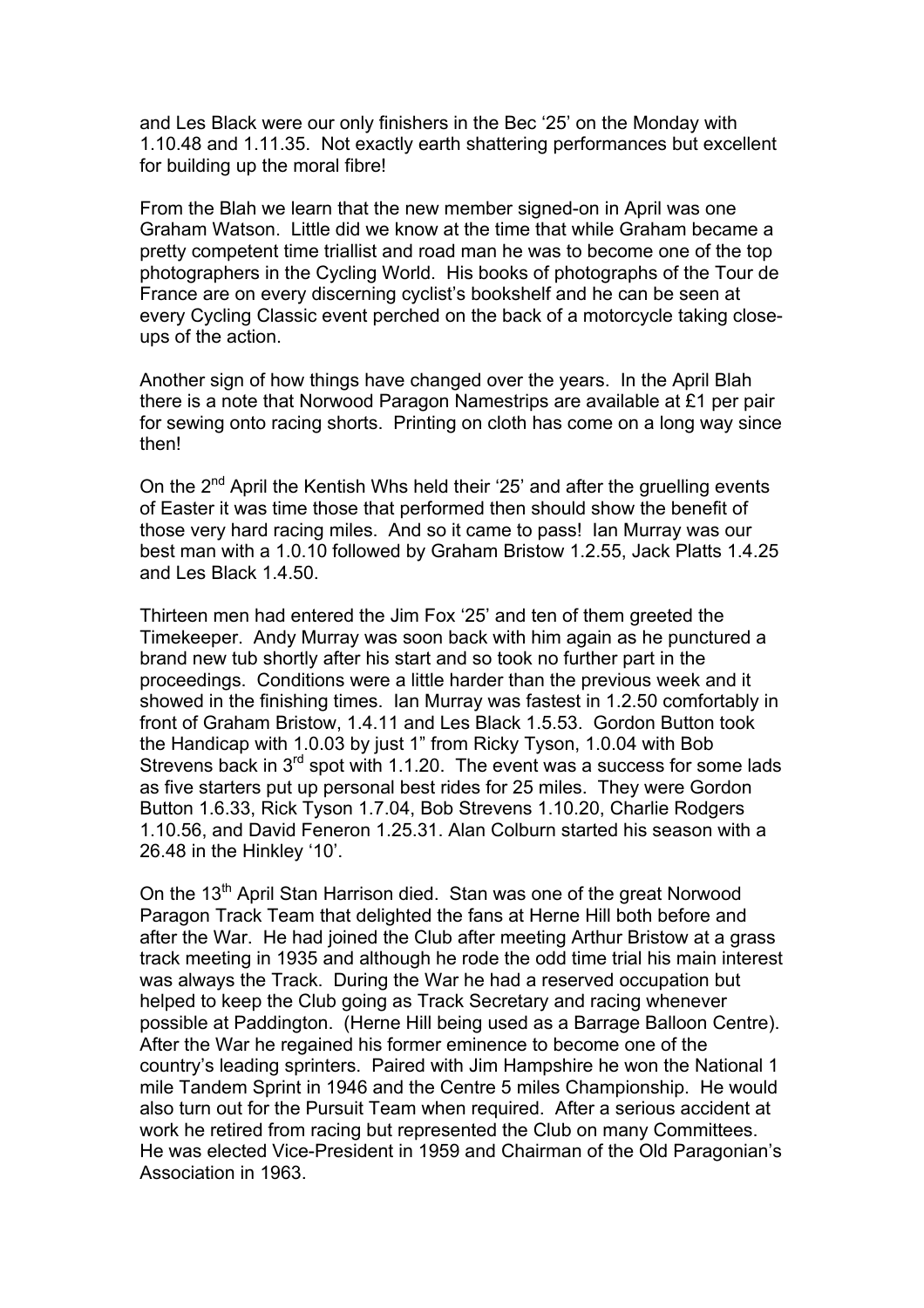Ian Murray paired up with Dave Worsfold for the  $34<sup>th</sup>$  Nomads 24 miles 2up time trial and they recorded a 59.30 while Les Black and Alan Colburn were a bit slower in 1.4.25.

We had three men in the SCCU '25' on the 16<sup>th</sup> April with Andy Murray being fastest of them in 1.1.37. Alan Colburn finished in 1.3.13 but Graham Bristow was having sinus problems and slowed to 1.7.05. At the CDCA Reliance Fernhill Meeting at Crystal Palace our two representatives, Paul Dennison in the Junior event, and Graham Watson in the Senior race both finished in the main bunch and unplaced.

Jack Platts, Les Black and Charlie Rodgers rode the De Laune '25' on the 23<sup>rd</sup> April and recorded 1.6.24, 1.6.47 and 1.10.27 respectively. We also had two teams in the South Eastern RC 2up time trials. Ricky Tyson and Paul Dennison were  $2^{nd}$  in the Junior section with a 1.3.59 ride for 24 miles whilst Ian and Andy Murray were 'only'  $6<sup>th</sup>$  in the Senior with their 1.23.41 for 33 miles and felt disappointed with their ride. In the Midlands Alan Colburn did his season's best '25' with a 1.2.57 in the Coventry Olympic event. Graham Watson came  $6<sup>th</sup>$  in the Epsom Road Race and moved up to become a  $2<sup>nd</sup>$ Category rider. Ray Puttick, now a  $1<sup>st</sup>$  category rider, came  $9<sup>th</sup>$  in the Middlesex Clarion event at Ryde Heath.

On the following Saturday Charlie Rodgers achieved a personal best of 1.8.05 in the South Western RC Longmarkers '25' whilst in the Tandem Section (unrestricted) Les Black and Graham Bristow were pleased with their 56.38. Alan Colburn did 25.01 in the Croydon RC '10' on the Polhill Course. On the Sunday Rick Tyson won the Junior '10' in 27.27 but the news was of the first 1978 Team Race for the Paragon in the Dartford Whs '25' when Gordon Button produced a personal best of 1.4.09 for  $5<sup>th</sup>$  place to lead Jack Platts, 1.4.46, and Charlie Rodgers, 1.9.48, to the award.

In Murray clocked 23.29 in the Hounslow '10' on the Saturday afternoon then joined out four riders in the Addiscombe '10' on the  $6<sup>th</sup>$  May. Their times were Ian Murray 23.09, Andy Murray 24.02, Graham Bristow 24.51 and a personal best from Paul Dennison of 24.54. Jack Platts and Charlie Rogers rode the VTTA '25' and recorded 1.5.10 and 1.9.19 respectively. Ray Puttick came 2<sup>nd</sup> in the Croydon RC road race on the tough Woldingham Circuit. This is his best placing so far in 1<sup>st</sup> category events. However Ray is nothing if not thorough and likes making things hard for himself. He crashed early on in the race. He then punctured and had to change a wheel before chasing to regain the peleton. After that he picked up two primes before crossing the line in  $2^{nd}$ place. Quite a day! Paul Dennison finished in the bunch in the Junior race.

On the 14<sup>th</sup> May we had seven riders in the CDCA Moon Trophy '25' and although the times recorded were not out of this world three of them were personal bests. Les Black was fastest with 1.3.09 followed by Gordon Button 1.3.59 (PB), Graham Bristow 1.4.30, Jack Platts 1.4.49, Alan Colburn 1.4.54, Charlie Rodgers 1.7.52 (PB) and David Feneron 1.22.18 (PB). Ray Puttick was  $6<sup>th</sup>$  in the East Grinstead Road race around the Lingfield circuit whilst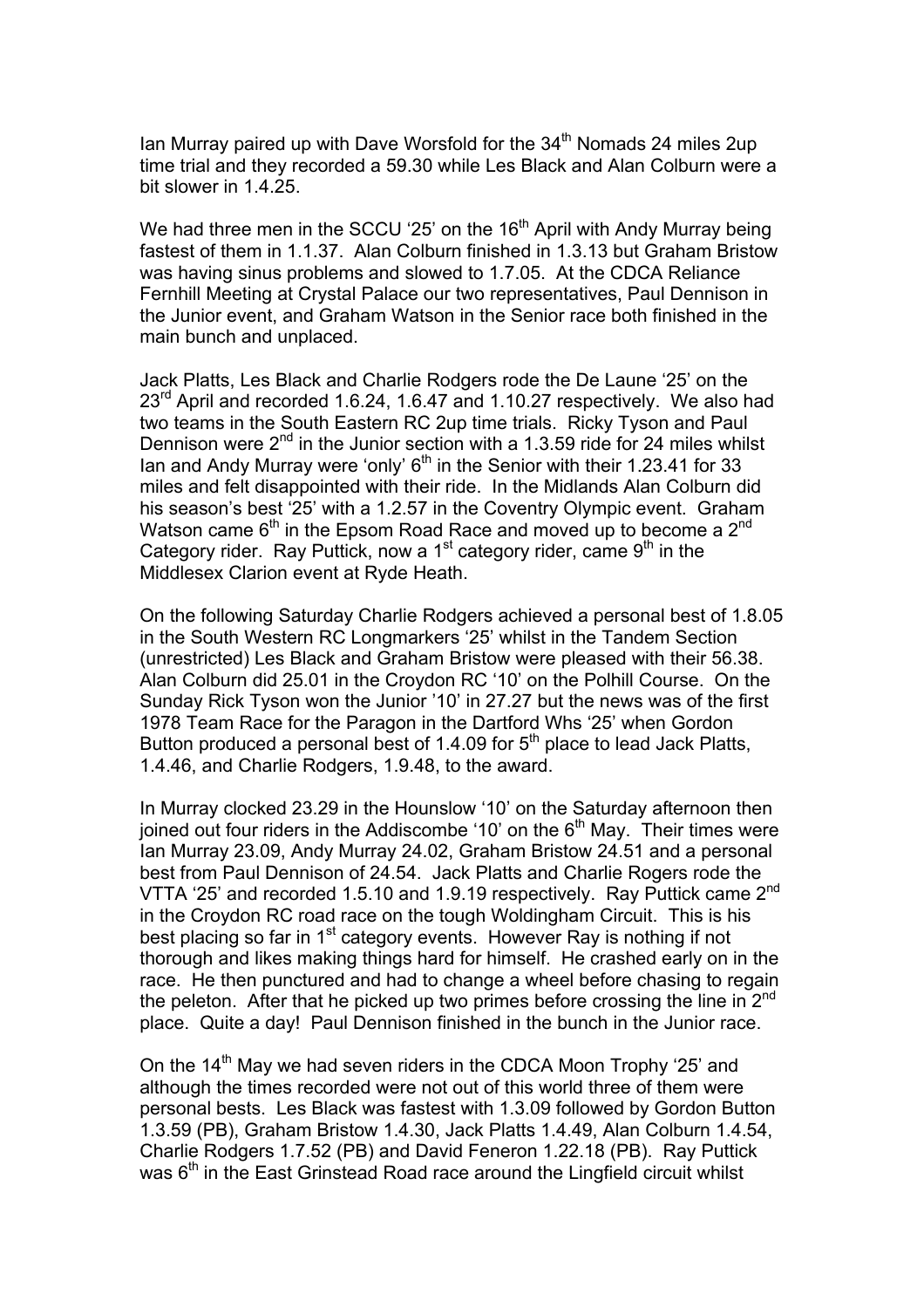Graham Watson finished unplaced with the main field. Paul Dennison finished with the main bunch in the Junior race. Ian Murray finished  $6<sup>th</sup>$  in the Tooting Sporting '42' with a 1.36.19 ride. Two events took place on the afternoon of the  $20<sup>th</sup>$  May and it proved to be an excellent day for time trialling. Alan Colburn came in with a personal best of 23.25 for  $6<sup>th</sup>$  place in the VTTA Birmingham '10' whilst Jack Platts had to be content with a 25.02. Down south Graham Watson, who joined the Paragon to go road racing, put up the fastest time of the year, and a personal best, of 57.53 in the SECA '25'. Not to be outdone Paul Dennison also improved and he finished with a 1.0.34. The next morning Alan Colburn got under the hour with a 59.48 in the Atherstone '25' and Jack Platts arrived at the Finish in 1.4.01. Sunday was also Redmon Hilly '73' day and Ian Murray was our sole representative finishing in 3.7.43. Gordon Button was also a lonely finisher in the Redhiill '25' with a 1.4.

Another personal best for Alan Colburn came the following weekend in the VTTA (Kent) '25' when he reduced his time to 59.19. Not to be outdone our other Vets in the race also improved. Jack Platts reduced his figures to 1.1.34 and Charlie Rodgers to 1.6.35. Nearer home Gordon Button got in on the act with his personal best '25' of 1.3.25 in the Addiscombe event. Les Black was however slightly faster with a 1.3.12.

Ian Murray went out west for a holiday and combined this with some racing. His trio of events were a 24.49 in the Acme (Rhondda) '10', a 1.2 in the Welsh CA '25' at Builth Wells and 2.2.57 in the Wessex '50', his best ride for 2 years, on the way home.

Four riders took part in the SCCU '50'. Alan Colburn took 2.13.06, Les Black 2.14.40. Graham Bristow 2.21.03 and Charlie Rodgers 2.23.26 that was his best ride ever. In the Surrey Road '25' Gordon Button finished in 1.4.13. Another four riders took part in a Junior '15' and each did their best time for the distance. Rick Tyson was 1<sup>st</sup> in 40.19, Paul Dennison 2<sup>nd</sup> in 40.34, Dave Feneron  $3<sup>rd</sup>$  in 50.17 and Martin Webber  $4<sup>th</sup>$  in 53.19.

Pete Corry and George Clare won the double harness pursuit at the 34<sup>th</sup> Nomads Meeting at Herne Hill and later came  $4<sup>th</sup>$  in the Madison.

During the SCCU Evening Meeting Pete got into the winning break during the Roadman's 25 miles race. He attacked on the last lap and was still in front coming into the last 200m only to be overwhelmed by the whole of the England Pursuit Team riding this event as part of their training for the Commonwealth Games in Edmonton.

On the 17<sup>th</sup> June Paul Dennison finished the SCCU '10' in 27.30. The next day Alan Colburn was our best man in the South Eastern '25' with 1.2.47. Also riding were Gordon Button 1.4.37, Les Black 1.4.41 and Paul Dennison 1.8.20. A strong northeast win slowed everyone on the return. Graham Watson and Ray Puttick rode the Penta Grand Prix near Reading and came  $12^{th}$  and  $9^{th}$  respectively.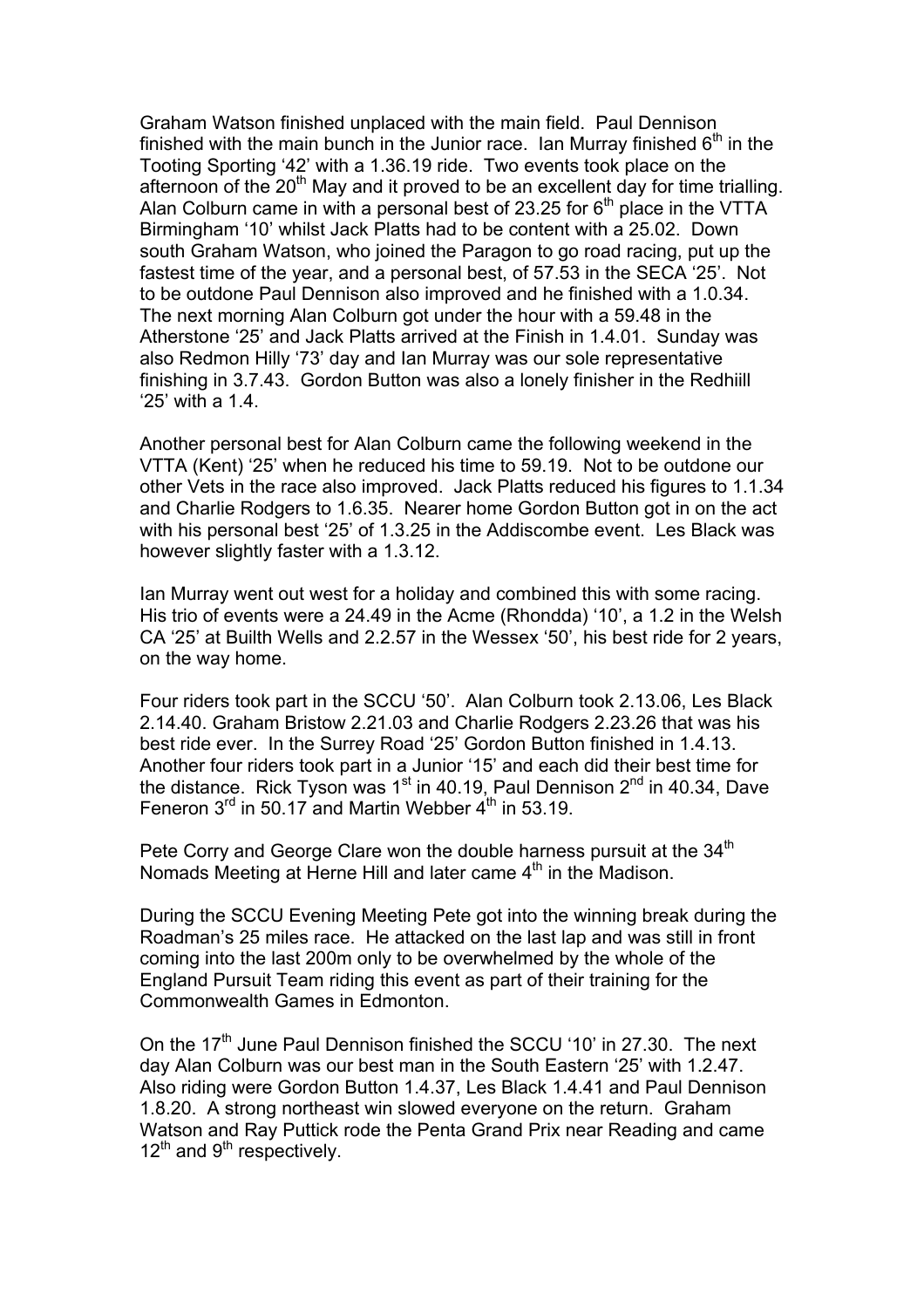Graham Watson was a glutton for punishment on the  $24<sup>th</sup>$  June for in the morning he rode the South Eastern '25' recording 1.0.41 and in the afternoon the Southend '25' where he 'only' managed a 1.2.20. Then on the Sunday morning he took  $9<sup>th</sup>$  place in the Balham road race at Alfold over 74 miles. Pete Corry came  $6<sup>th</sup>$  in the George Tennant Memorial Trophy race at Crystal Palace I n a very fast race.

The Open '50' was run on the 25<sup>th</sup> June on the Worthing Road. C Grady (Bec) in 2.4.02 won this year's event. Grady beat last year's winner Jim Walker (Bec) by 2'25" and in 3<sup>rd</sup> place was John Killick (London St Christophers) in 2.7.46. Our riders were Les Black 2.13.37, Alan Colburn 2.15.20 and Graham Bristow 2.23.09. The Handicap winner was C Roberts (Redmon), 1.55.35, from John Killick, 1.57.16 and our Les who collected 3rd place with a nett 1.58.07. The Bec took the Team race. With first and second placed riders plus Dan Grady, father of the winner, clocking 2.13.21 the result of that part of the prize list was a formality.

Jack Platts was due to be No.1 for the '50'. He had a reputation of managing to get a late start in a large number of his time trials so being the first man off was going to be a strain to the system. However all was not lost. A few days before the race the Promoter, Charlie Rodgers received the following note from Jack:-

I'm sorry I can't come out to play, I'll have to make it another day. The legs, with anticipation, no longer tingles I'm stuck in bed with b\*\*\*\*\*\*g shingles. Three weeks ago I felt quite nifty, Now I'll miss our Open Fifty. I know Al, Les, Graham and Bob Will all say it's a put up job. To stop them having their bit of fun, When I'm pushed off at Number One, But when I next race twenty five miles I'll change the place of all those smiles (I hope).

The next weekend we ran our Open '25'. On a cool, windy and showery morning many riders found excuses not to get out of bed. Thirty-four from the maximum allowed of 120. Pete Howard (Woolwich) produced the fastest time with a 58.23. M Wilcox (Feltham), 59.24, came  $2^{nd}$  and D Douse (Antelope)  $3<sup>rd</sup>$  in 59.43. Dave Silvester (Redmon) won the handicap with 54.00 from Steve Gaskell (Rodney), 54.12 and A Goodsall (Central Sussex), 54.49. The Feltham won the Team award. Our riders were Graham Button 1.3.35, Les Black 1.4.45, Paul Dennison 1.10.08 and David Feneron 1.24.07.

Alan Colburn rode the Walsall '50' and finished in 2.15.40. Locally we had riders in the Dulwich Paragon Middlemarkers '25'. Gordon Button improved again this time to 1.3.04 for the distance. Les Black completed the course in 1.4.00 and Graham Bristow in 1.4.59.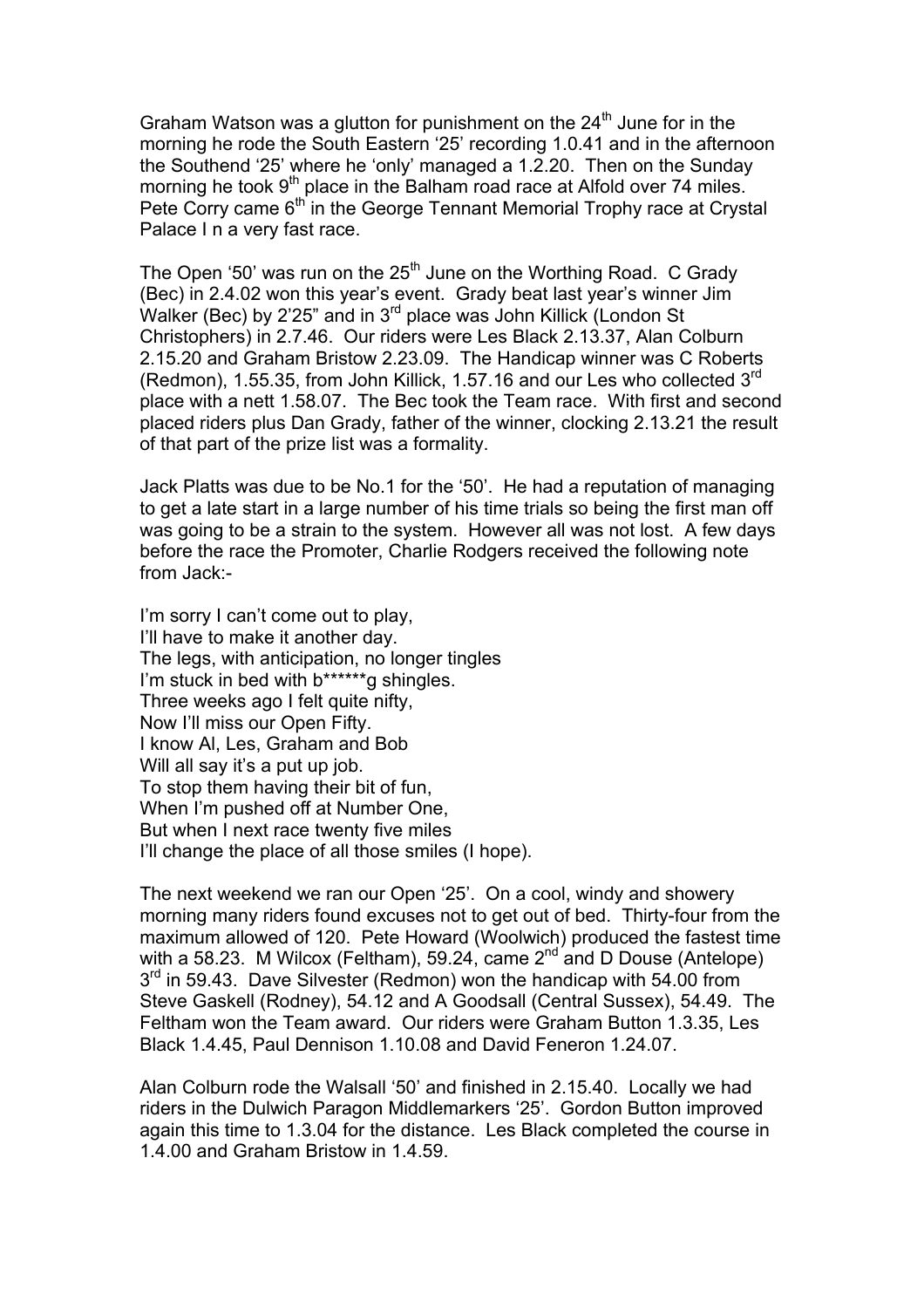The  $12<sup>th</sup>$  July was the date of the Inter-Club against the Addiscombe. You will note that normally one has an inter-club 'with' another cycling club stressing the social side and the pleasant get together before, during and especially after the race. This Inter-Club is always against the other. This attitude has its good points as borne out even in 1978. Of our eleven riders 6 produced personal best times for the distance. That is excellent locally rivalry bringing out the best. Although Dave Bull did the fastest time of the evening of 23.03 and John Smith the  $2^{nd}$  best it was the Paragon that took the Team Award. Our riders were Alan Colburn 23.50, Gordon Button 23.54 (PB), Les Black 23.56, Graham Bristow 24.25, Rick Tyson 24.57 (PB), Peter Smith 24.58 (PB), Vin Callanan 25.23, Terry Rowe 27.23, Charlie Shipwright 27.25 (PB), Dave Feneron 28.25 (PB) and Martin Webber 31.12 (PB). Martin Webber improved by over 5 minutes and took the Club Handicap. Terry Rowe came  $2<sup>nd</sup>$  on handicap in his first race ever whilst Gordon Button came  $3<sup>rd</sup>$ .

In the London St Christophers '25' Les Black, 1.4.05, just beat Graham Bristow, 1.4.27. Then on the  $30<sup>th</sup>$  July Alan Colburn produced a personal best '50' in the Southgate event of 2.0.43 taking 6 minutes from his previous best. The next week he completed the Altringham '100' in 4.34.20. That weekend Les Black did 1.1.35 in the Bec '25'. Locally Ray Jarrett rode the GHS '10' Final and managed a personal best time of 30.57.

 $5<sup>th</sup>$  August and an ideal morning for racing was enjoyed by all. Therefore there was no surprise with a superb ride and personal best time by over 2 minutes for Pete Corry in the Unity '25' when he finished in 55.47. Graham Watson came in with 1.0.19. This was the day when Alf Engers beat 30 mph with 49.23! Graham Bristow in the meantime rode the Crest Middlemarkers and finished in 1.4.28. The next day in the Balham Middlemarkers '25' Gordon Button improved again to 1.2.19. Les Black finished in 1.2.42 and Charlie Rodgers 1.9.08. Peter Smith also improved to 1.7.16 in the Weybridge Whs '25'. Graham Watson came  $5<sup>th</sup>$  in the VS Havant road race. Pete Corry and Ray Puttick finished unplaced in the Mills Enterprises race at Lingfield.

The Paragon Evening Meeting at Crystal Palace was held on the  $8<sup>th</sup>$  August with the Schoolboys racing first. D Playford (Gemini) won from M Lucas (Gemini) and D Mayes (Gemini) in  $3<sup>rd</sup>$  place. Just to rub our noses in the dirt the Gemini produced the goods in the senior race as well. T Blake came 1<sup>st</sup> with Paul Dennis 2<sup>nd</sup> (both Gemini) followed by John Withey (Wandsworth).

Pete Corry made a good start in the Paragon Track Championships on the  $12<sup>th</sup>$  August. He won the 4000m pursuit for the Bert Chapman Cup in 5.48.6 from Graham Bristow (5.55.4) and Les Black (6.00.2). Graham Bristow levelled the score in the 500m sprint by winning the AEU Cup for the  $6<sup>th</sup>$  time in succession and the  $9<sup>th</sup>$  time all told. Pete Corry cazme  $2<sup>nd</sup>$  and Les Black was 3<sup>rd</sup>. In the 500m Handicap for the Frank Burton Cup Pete Corry took the honours from Les Black. The 5 miles Scratch was taken by Pete Corry and with this win he took the Club Championship. Graham Bristow won the Points prize and George Colget Cup.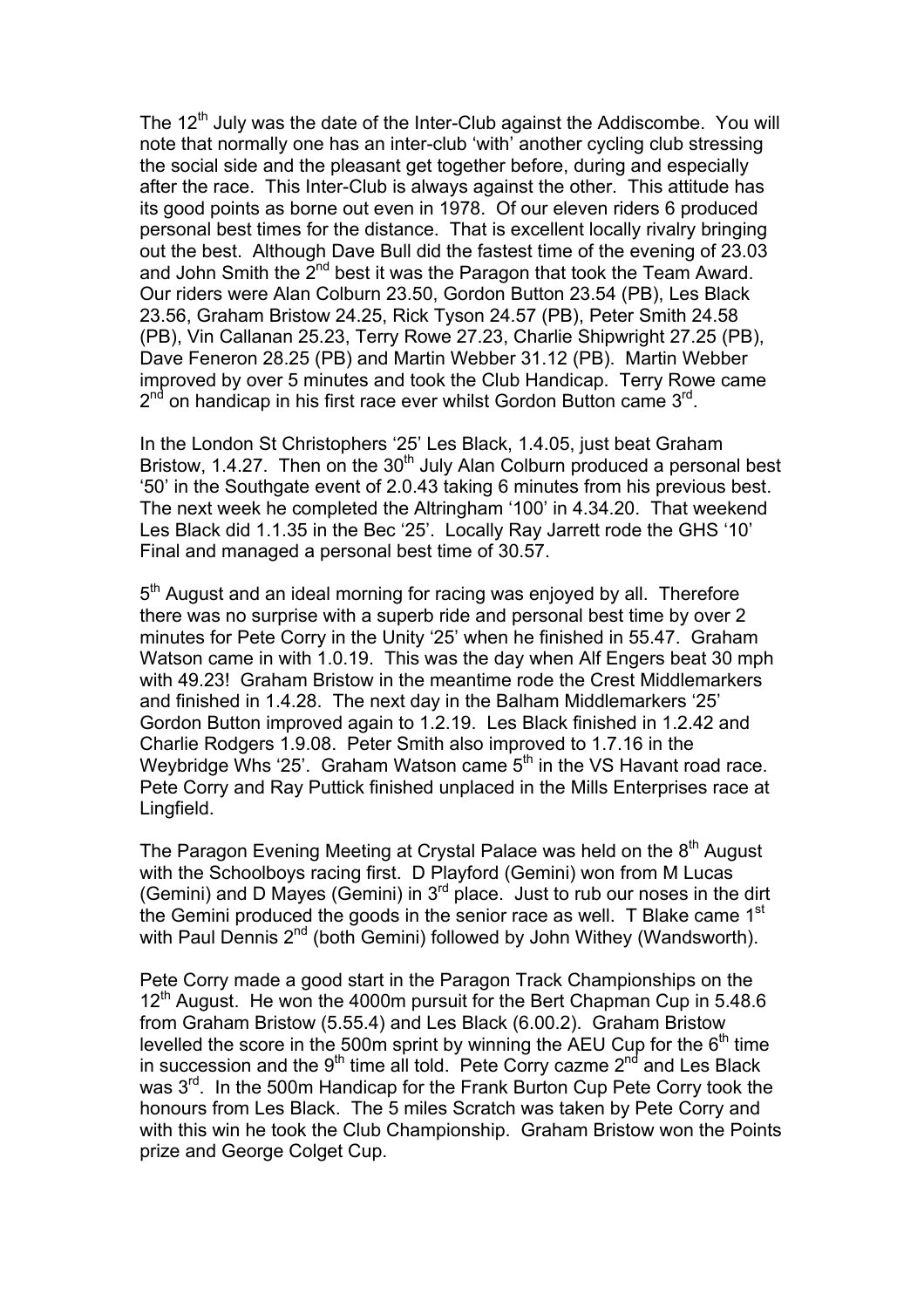In the Fryco Cup '50' on the 20<sup>th</sup> August Graham Watson was fastest with a personal best ride of 2.9.02. Peter Smith was  $2<sup>nd</sup>$  in 2.17.49, also a personal best time; Charlie Rodgers took 2.25.06 and Charlie Shipwright 2.38.39 that, although slower than the others, was an improved best time. Pete Corry came 2<sup>nd</sup> in the Waterloo Memorial 50 miles road race at Lee-on-Solent.

On  $27<sup>th</sup>$  August in the CDCA '25' two riders just failed to beat the hour. Les Black finished in 1.0.05 and Graham Watson 1.0.09. Charlie Rodgers was our other finisher in 1.8.05. The same weekend Graham came  $4<sup>th</sup>$  in the VC Havant's event at Lee-on-Solent.

Out onto the Southend road on a Saturday evening went Graham Watson and came back with yet another personal best of 57.40. The next morning he was back to the harsh reality of the hillier and slower Surrey courses and the nearness of his last race. In the Belle Vue '25' he could only manage a 1.1.45. Les Black managed a 1.3.07.

In the Rodney '10' Graham Watson did 24.20 and the next morning came 3<sup>rd</sup> in the SCCU '25' with a 59.40. About this time the Juniors had a '10' and a '15' Rick Tyson won the '15' in 41.17 and David Feneron the '10' in 31.17. Ray Jarrett was  $2^{nd}$  in 31.52.

Graham Watson managed to get into the winning break during the Catford CC's Brighton to London road race but lost ground in the last two miles to finish in  $9<sup>th</sup>$  place. Pete Corry finished in the main pack of riders with Ray Puttick a little further back.

A very poor entry for the Mayne Cup and even less managed to get to the Finish. Pete Corry was fastest on the day with a 1.2.16 followed by Rick Tyson, 1.7.17, and Graham Bristow 1.7.37. Even so Charlie Shipwright, 1.12.45, and Ray Jarrett, 1.23.41 did do their fastest times at the distance. Man of the Day proved to be Rick Tyson who takes the Mayne Cup for the second year in succession. His 1.7.19 was subject to an allowance of 7 minutes bringing him down to 1.0.17. Charlie Shipwright did not get close with his nett  $1.1.45$  and Pete Corry collected  $3<sup>rd</sup>$  place with his scratch time of 1.2.16.

The Club Hill Climb was run off on the 15<sup>th</sup> October and resulted in a win for Graham Watson in 4.20. In 2<sup>nd</sup> place was Ray Puttick in 4.36. 3<sup>rd</sup> place was rather tight. Rick Tyson took 4.56 and so did Pete Ansell with Charlie Rodgers only 0.6 seconds slower in 5<sup>th</sup> place. Graham Watson produced a personal best '25' in the Essex Roads event with a 57.09.

Seven riders lined up for Len's '10' on the 22<sup>nd</sup> October and four of them managed to personal best times on a breezy morning. Graham Button was fastest in 24.06. Following Graham were Ricky Tyson 25.30, Charlie Rodgers 26.11 (PB), Charlie Shipwright 26.54 (PB), Ray Jarrett 28.20 (PB), Martin Webber 29.19 (PB) and Dave Feneron 30.13. On the same morning Graham Watson finished off the season in fine style with a personal best '25' of 55.56